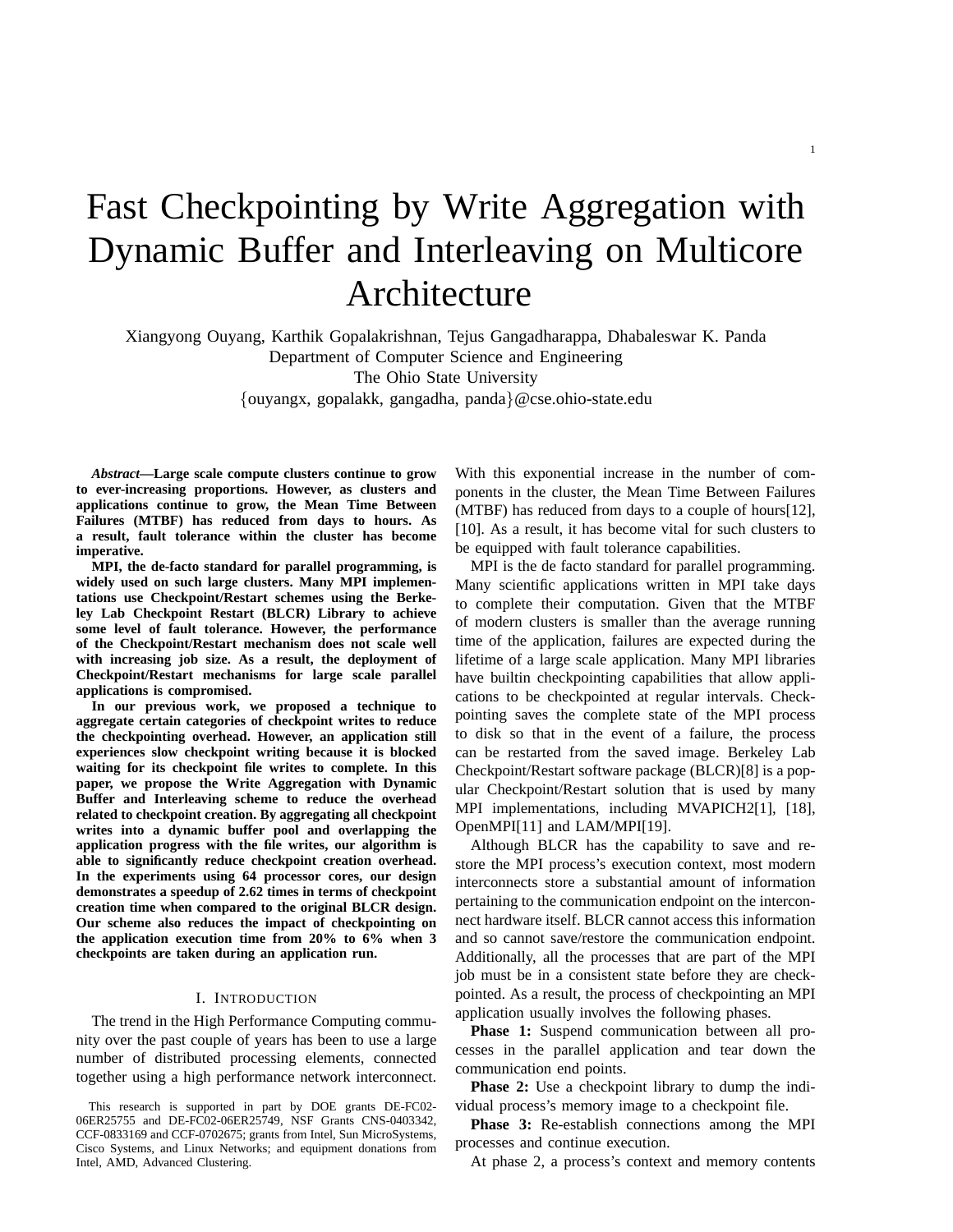are stored to a file on a reliable storage medium, usually a local disk or a parallel file system. Hence, the time spent in phase 2 dominates the time to create a checkpoint. To understand the process of checkpointing, we profiled the checkpoint writing for several applications from the NAS Parallel Benchmark suite[23] using BLCR and MVAPICH2[1]. The profiling provides insights into the characteristics of checkpoint writing.

Our previous work [24] explored the option of aggregating small and medium writes to a process's local buffer to reduce the checkpoint overhead. However, an application still experiences slow checkpoint writing because it is blocked waiting for its large checkpoint writes to complete. On multicore systems, this constraint becomes more severe due to many processes concurrently writing to the VFS layer.

In order to accelerate checkpointing, one has to decouple checkpoint writing from the slow file IO. However the file IO overhead is fixed for given amount of data and file system capabilities. The choice we make is to hide the checkpoint IO overhead from the application. Multiple application processes interleave their operations to copy their process image to a shared buffer pool, while a set of dedicated IO threads take care of writing the buffered data to disk files. In order to exploit the potentials of interleaving checkpoint data into the buffer pool and overlapping file IO with application progress, several questions must be addressed.

- How to construct the buffer pool to achieve both efficient data copy and low memory footprint?
- How should application processes access the buffer pool in order to improve data copy efficiency?
- What's the strategy for the IO threads to perform file write to improve memory utilization efficiency?

In this paper, we propose a Write Aggregation with Dynamic Buffer and Interleaving strategy to reduce the overhead related to checkpoint creation. By aggregating all checkpoint writes into a dynamic buffer pool and overlapping the application progress with the file writes, our design is able to accelerate checkpoint creation by 2.62 times compared to the original BLCR. In terms of application execution time, our new design brings down the overhead from 20% to 6% when 3 checkpoints are taken during the lifetime of the application.

The rest of paper is organized as follows. In section 2, we describe the background of checkpoint and restart. In section 3, we analyze the profiling information collected for the NAS Parallel Benchmark to characterize checkpoint writing. In section 4, we present our detailed designs and discuss our design choices. In section 5, we conduct experiments evaluating our designs and present results that indicate improvement. In section 6, we discuss the related work. Finally we provide our conclusion and

state the direction of the research we intend to conduct in future.

# II. BACKGROUND

Checkpointing is the process of saving the state of a program, usually to stable storage, at a given point of time during its execution, so that the program may be reconstructed at a later point in time. The process of reconstructing the program from a checkpoint is referred to as Restart.

# *A. Applications of Checkpoint/Restart*

Checkpoint/Restart has many applications in the context of High Performance Computing[9].

**Multiuser Scheduling:** HPC Clusters usually employ a job scheduler which enables multiple users to share the cluster's resources. Based on the scheduling policy used by the scheduler, there may be a necessity to preempt a long running job to run a shorter job that arrived much later. Checkpoint/Restart can be used to achieve this preemption.

**Application Migration:** Well designed Checkpoint/Restart schemes allow processes to be checkpointed on one node and be restarted on another. This feature can be exploited to achieve process migration on computing clusters.

**Application Backup:** Checkpointing provides the backbone for fault tolerance through rollback recovery. An application maybe checkpointed periodically so that only the computation performed after the most recent checkpoint is lost in the event of a failure. The rest of the discussion focuses on this application of Checkpoint/Restart.

## *B. Checkpoint/Restart in MVAPICH2*

MVAPICH2 is a MPI library with native support for InfiniBand and 10GigE/iWARP [1]. It supports application initiated and system initiated checkpointing [18], [17] using the BLCR Library for Checkpoint/Restart [15]. Checkpointing in MVAPICH2 involves the following three steps.

- Draining the communication channels of all pending messages and tearing down the communication endpoints on each process.
- Using the BLCR Library to independently request the checkpoint of every process that is part of the MPI job. The checkpoint is taken by BLCR in a blocking manner with the data being written to one file per process.
- Re-establishing the communication endpoints on every process.

The application continues its execution after the checkpoint is taken.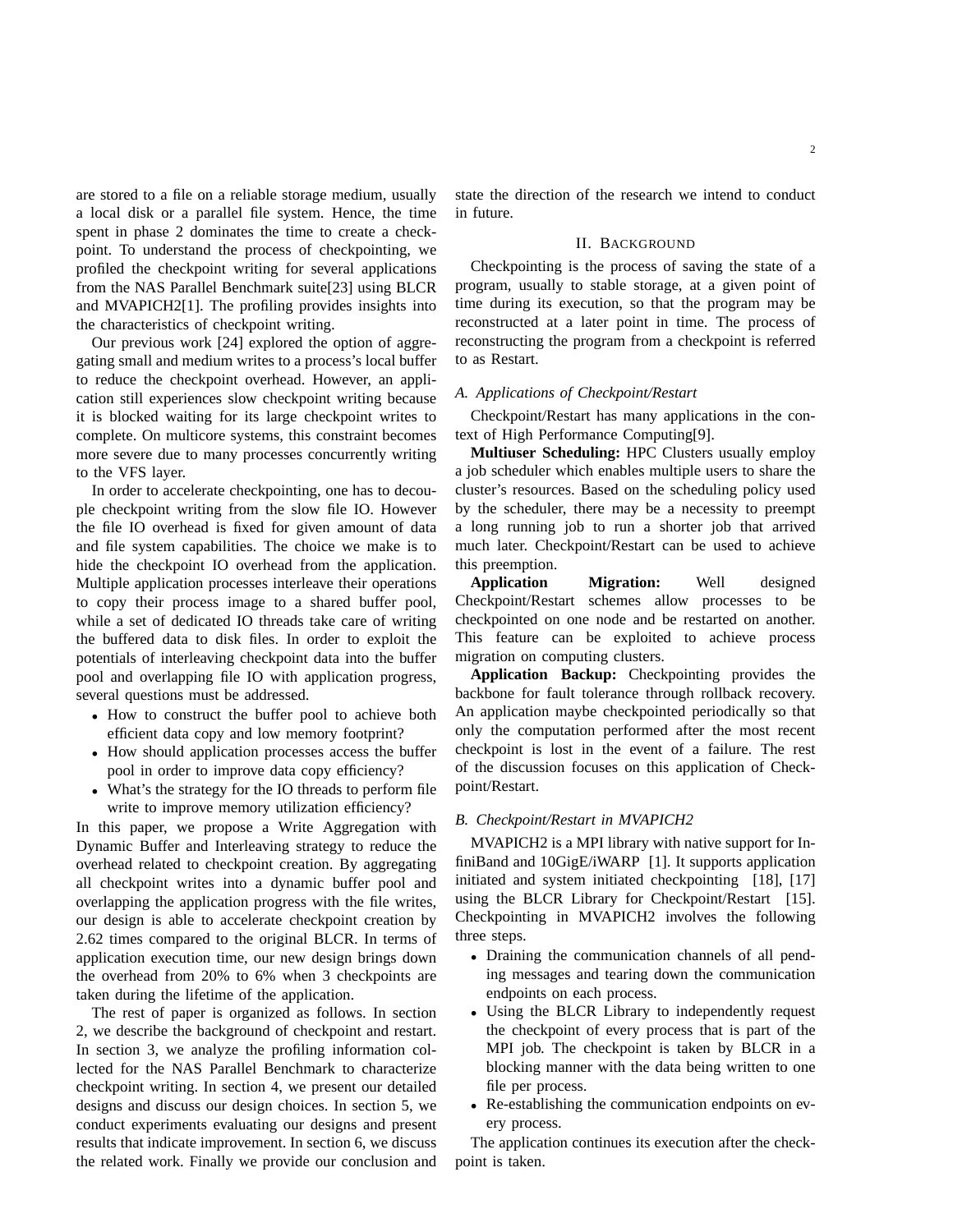#### III. PROFILING CHECKPOINT CREATION

To understand the characteristics of checkpoint file IO, we ran NAS parallel benchmarks LU, BT and SP using the MVAPICH2 C/R framework with BLCR modified to provide profiling information. We chose Class C with 64 processes. The applications were run on a 64 node cluster. Each node has 8 processor cores on 2 Intel Xeon 2.33 GHz Quad-core CPUs. Each application was run on 8 nodes with one process per core. An application process wrote its checkpoint data to a separate checkpoint file on a local ext3 file system.

First, we measured the execution time of the application without checkpoints and with three checkpoints evenly distributed during the lifetime of the application. The results are displayed in Figure 1(a). The numbers above the bars indicate the overhead in execution time caused by the checkpoints. For example, BT.C.64 takes 169.9s to complete without any checkpoints. With the checkpoints, it takes 205.19s. This translates to an overhead of 20.77%. For larger scale application with thousands of processes, we expect the checkpoint overhead to be more adverse. Our observation is consistent with the results reported in [12].

time taken for phase 1 to complete is negligible compared to the other two phases. In phase 2, the process image is written to a checkpoint file, which is the major portion of the checkpoint time. In phase 3, communication channels are reestablished among all processes. The cost of phase 3 is relatively constant for a given number of processes. Table I indicates some basic information pertaining to the number of VFS writes and the size of the checkpoint data.

The information above indicates that phase 2 dominates the checkpoint overhead. In this phase, BLCR performs a lot of VFS writes to dump the process image to disk. We further profiled phase 2 of the checkpoint process and categorized all VFS writes into different classes based on the size of data written in each write. Figure 2 depicts this information. The first bar indicates the percentage of the total number of VFS writes that fall in the indicated range. The second bar indicates the percentage of the total data amount in the indicated range. The third bar indicates the percentage of the total time spent in doing the VFS write in the indicated range. We can see some interesting trend in this figure.



Fig. 1. NAS Parallel Benchmark Checkpoint Profiling

Figure 1(b) decomposes the time required for one checkpoint into phases 1, 2 and 3. In phase 1, communication is suspended and the end points are torn down. The

TABLE I BASIC CHECKPOINT INFORMATION

|                              | LU.C.64 | <b>BT.C.64</b> | <b>SP.C.64</b> |
|------------------------------|---------|----------------|----------------|
| Checkpoint file size(MB) per | 23      | 40.0           | 39.5           |
| process                      |         |                |                |
| Total data size(MB) per node | 184     | 320.0          | 316.0          |
| Number of VFS write per      | 975     | 1057           | 1156           |
| process                      |         |                |                |
| Total VFS write per node     | 7800    | 8456           | 92.48          |

Firstly, a large portion of the VFS writes are associated with very small amount of data. For example in LU.C.64, more than 50% of VFS writes are of less than 64 bytes. Such writes account for less than 0.5% out of the total checkpoint data. These small writes are initiated by BLCR to save the process's open file table, CPU register set, timers, process/group/session id, signal handler table, metadata of Virtual Memory regions and other data structures that are small in size. Since these writes are buffered by the VFS layer, the time spent in this category is less than 0.2% of total time cost.

Secondly, there are a lot of writes in the range of 4KB to 64KB. These medium writes correspond to consecutive pages in a process's virtual memory area. For LU, about 37% of the VFS writes fall within the range of 4KB to 64KB. These account for about 12% of total checkpoint data. However, these writes account for about 50% of total write time. BT and SP also show a similar trend.

Thirdly, we find a few large writes that correspond to large blocks of consecutive pages in the process's Virtual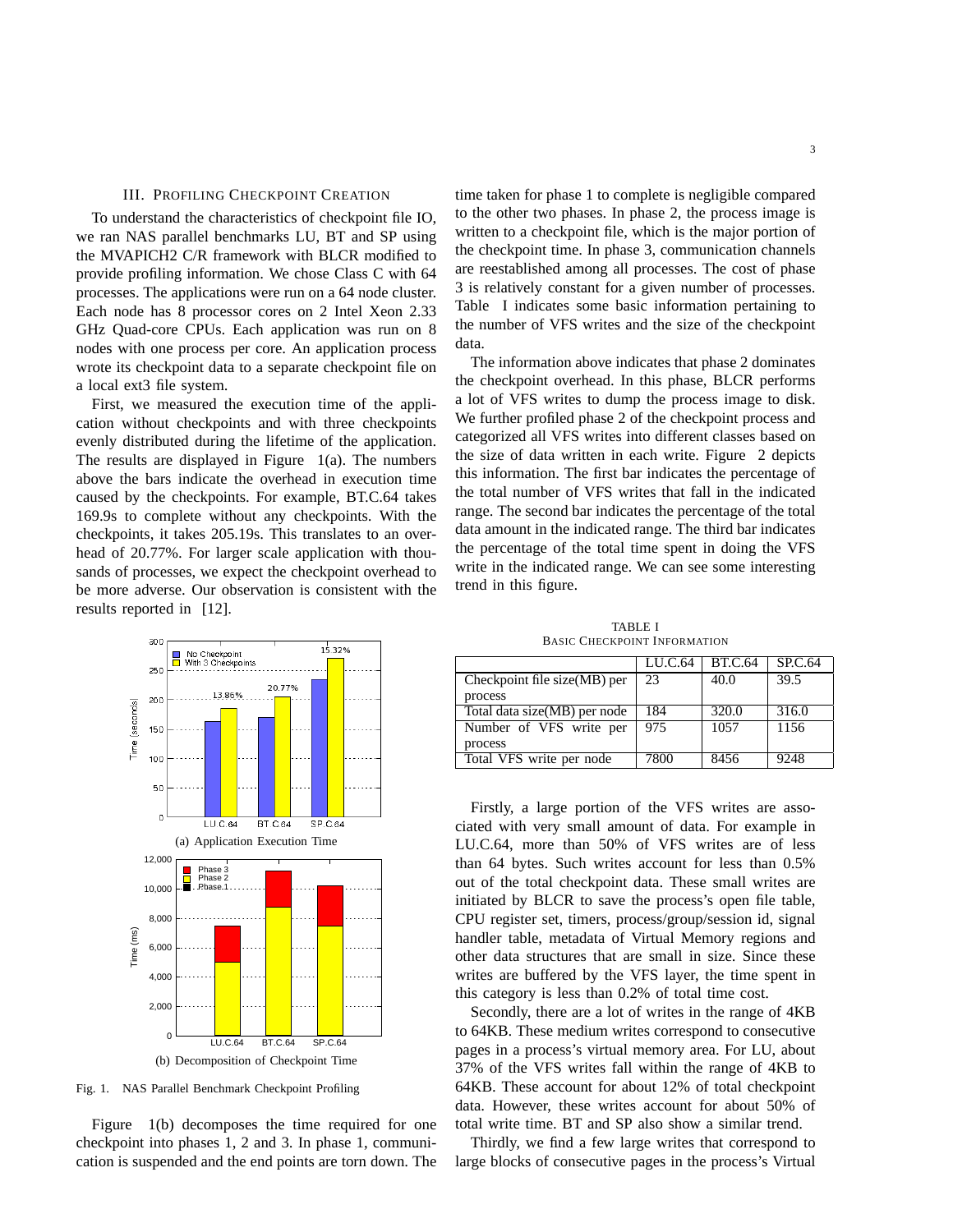Memory (VM) area. In LU, for example, only 1% of the VFS writes are larger than 512 KB. However, 86% of checkpoint data is dumped by these large writes. They contribute to about 35% of the total checkpoint time.



Fig. 2. Profiling of Time Spent in Phase 2

In our previous work [24], we made initial attempts to aggregate small and medium VFS writes to a node's local buffer to reduce checkpoint overhead. By coalescing these writes and performing large VFS writes directly to the checkpoint file, we demonstrated that the checkpoint time could be significantly reduced. However, the previous work has a few drawbacks. Firstly, large VFS writes are directly performed to disk files. Since these account for the majority of data, a large part of the checkpoint time is wasted in waiting for the VFS layer to complete the

writes. In a multicore system, this problem becomes more severe due to many processes concurrently writing to the VFS layer. Secondly, medium writes are aggregated to a buffer shared by all application processes. Although this marginally reduces the memory footprint, each write incurs additional overhead to synchronize access to the shared buffer.

In the following section, we propose new designs that can achieve better performances by overcoming these limitations.

# IV. REDUCE CHECKPOINT TIME BY WRITE-AGGREGATION AND INTERLEAVING

In this section we present two improved design strategies to accelerate checkpointing parallel applications on multicore systems.

#### *A. Write Aggregation (WAG)*

Through the profiling data collected in section III, we find that medium VFS writes constitute a significant portion of checkpoint write time. We also find that a large portion of VFS writes are of very small size. Therefore we propose a basic Write Aggregation(WAG) design to coalesce all small and medium writes to a process-specific buffer, which is illustrated by figure 3(a).

This strategy differs from our previous work [24] in two important places. (1) In [24] all processes in a node send their medium writes to a shared buffer. This causes additional synchronization overhead for each write. In WAG, each process copies its medium writes to its own buffer. Therefore no inter-process synchronization is required. (2) In WAG, small writes are also absorbed into the same process-specific buffer to achieve a simplified buffer design. As a comparison, [24] allocates a separate local buffer for each process to aggregate small writes, which complicates the buffer management.



Fig. 3. Node-level Write Aggregation Design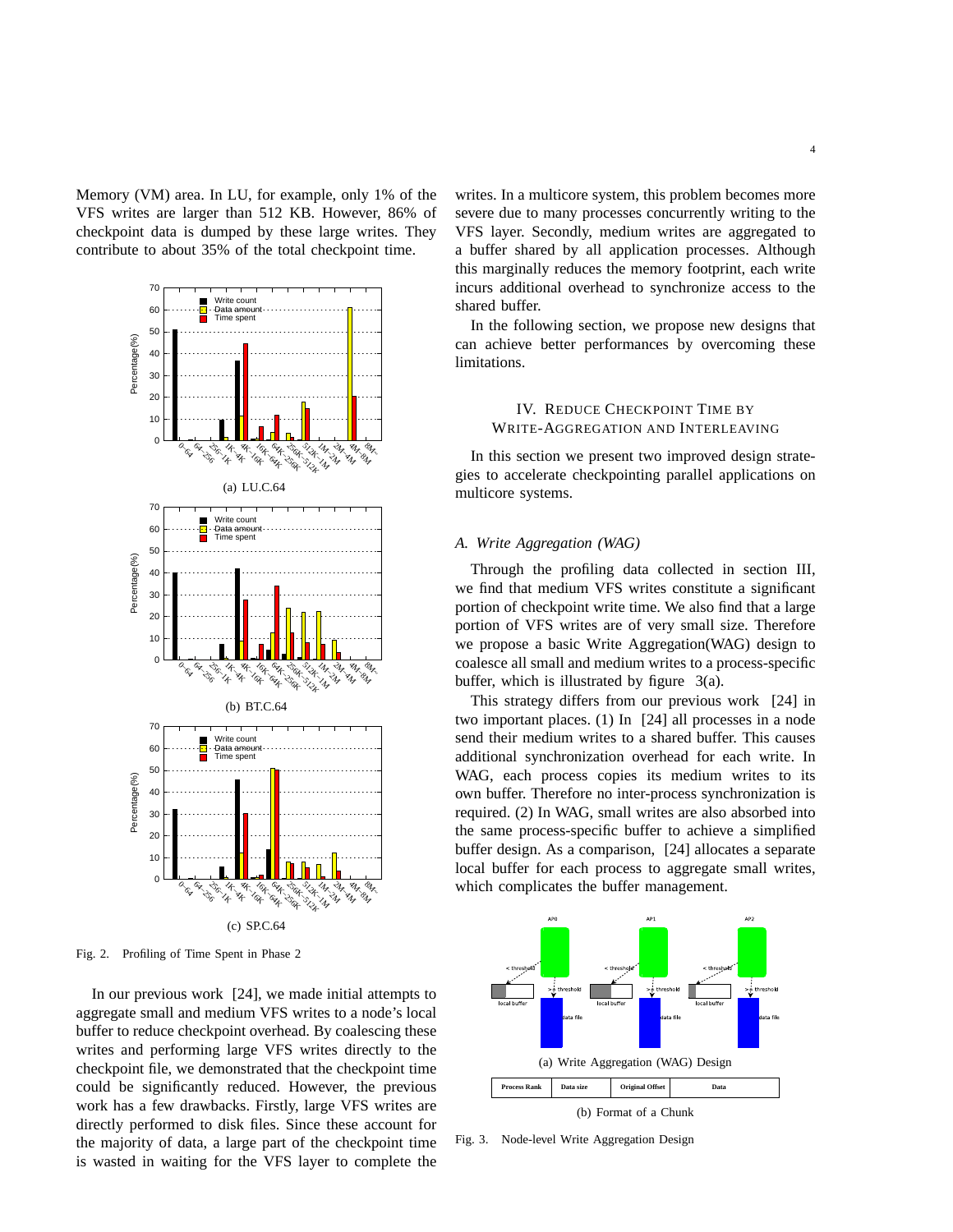*1) Design Strategy:* Figure 3(a) illustrates our Write Aggregation (WAG) design. A parallel job has many application processes (APs) running on one node. When a checkpoint of a AP is requested, a buffer is allocated by BLCR and the VM area of the AP is copied to the allocated buffer, based on the following policy.

(1) If the write size is smaller than some threshold, it is copied to the local buffer till the buffer is filled. When the buffer is filled, it is written to a separate file on disk. The procedure is repeated as long as there is data available. Before the copy can happen, a header is prepended to the data. The structure of the header is shown in Figure 3(b). The header records the rank of the process, the size of data and the offset within the checkpoint file. The "original offset" is used to reconstruct the checkpoint file from the individual file fragments.

(2) If the data is greater than or equal to the threshold, it will not be aggregated. It will instead be directly written to a file. At the same time, a header will be prepended to this data to record the location of this chunk within the checkpoint file. This is again necessary to construct the checkpoint file.

*2) Design Choices:* The choice of the threshold plays an important role in the Write Aggregation design. It determines which VFS writes are copied to the local buffer, and which ones are directly written to disk. It also decides the amount of data that will be coalesced. In section V, we evaluate WAG design performance for different thresholds.

*3) Restart with WAG:* The restart process of our design follows the BLCR framework. Since we have altered the file organization, we have to reconstruct the checkpoint file to a format that can be interpreted by BLCR. We have designed an offline tool to construct checkpoint files by parsing the headers in the data files created by WAG. Once the checkpoint file is rebuilt for each process, the parallel job can be restarted from the checkpoint files.

# *B. Write Aggregation with Dynamic Buffer and Interleaving (WAG-DBI)*

Although Write Aggregation effectively reduces the checkpointing overhead for small and medium writes, our previous design in [24] still shows a large delay in writing the checkpoint. Further investigation reveals that an AP spends a lot of time waiting for large VFS writes to complete before it can proceed to handle next chunk of data. Moreover, the wait time is worse for multicore systems where a lot of the APs on a same node, compete for IO. For a given amount of data, traditional checkpoint writing semantics that serialize VFS writes cannot do well.

To speed up checkpoint creation, we have to decouple checkpoint progress and the slow file IO. We propose

to aggressively use the residual local memory to buffer all checkpoint writes. While an AP proceeds to buffer all checkpoint data in local memory, a set of IO threads write the buffered data to disk. All APs interleave their data copy into the shared buffer pool. By overlapping the file writing with checkpoint data copy, we expect a significant reduction in checkpoint write time at the cost of additional memory usage. On the other hand, a recent study [2] suggests that even large scale parallel jobs seldom use all available local memory. Therefore we feel it is reasonable to allocate part of the available local memory to the buffer pool to accommodate checkpoint data writing.

*1) Design Strategy:* Figure 4 illustrates our Write Aggregation with Dynamic Buffer and Interleaving (WAG-DBI) design. The most prominent difference of this design from the previous one is the use of a buffer pool that is shared by all processes on the node. When a checkpoint is requested, certain amount of memory is reserved for the buffer pool. When a process needs to write its checkpoint data, it first grabs a free chunk of buffer from the pool. All its data is copied to this chunk of buffer. If the chunk is filled, the process returns it to buffer pool, and requests for a new free chunk from the pool. This process is repeated by all APs till they finish writing all their checkpoint data.



Fig. 4. Write Aggregation with Dynamic Buffer and Interleaving (WAG-DBI)

A set of IO threads constantly monitor the usage of the buffer pool. Once a free chunk is filled with data and returned to the buffer pool, an IO thread is activated to write this chunk to a separate file. The rank information and the offset of the data is encoded within the file. This information is used to rebuild the original checkpoint file. fsync() is called to flush all buffered data to disk before the file is closed. After the file is closed, the IO thread returns this chunk to the buffer pool as a free chunk.

*2) Overlapping Between Application Processes and IO Threads:* The benefit of WAG-DBI comes from its ability to hide the checkpoint write delay from the application. This is illustrated in Figure 5. At time *t1*, a checkpoint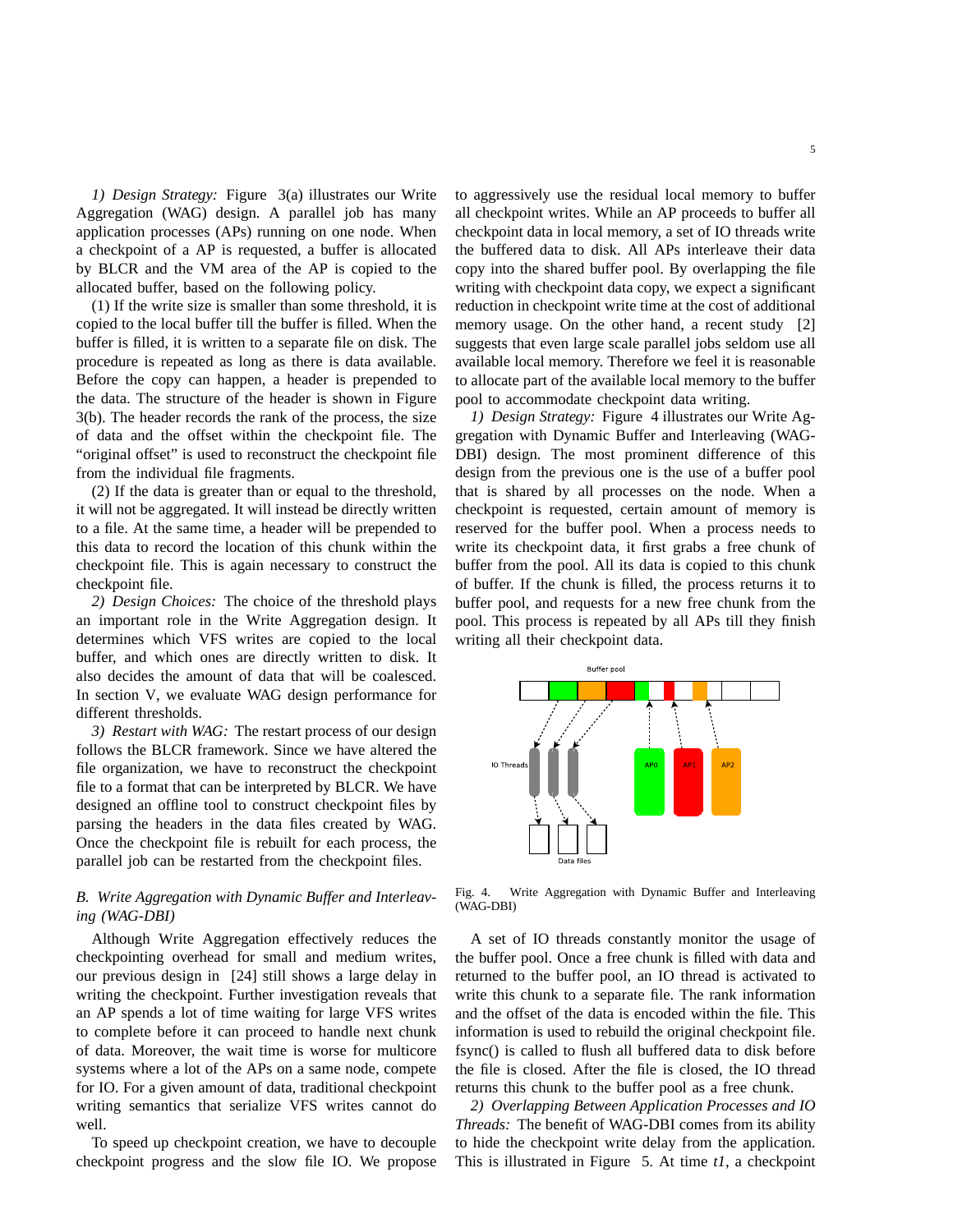is requested. All the APs enter phase 1 to suspend communications. They then enter phase 2 to store their process images using WAG-DBI. In this phase an AP repeatedly grabs free chunks from the buffer pool, copies data to the buffer chunk, and returns full chunks to the buffer pool. As full chunks are returned to pool, IO threads are woken up to write these chunks to disk. When an AP finishes copying its checkpoint data, it enters phase 3 to reestablish the communication channels with other processes. At some time *t2*, all APs return from phase 3. At this point of time, the parallel job resumes its computation. From an application's point of view, the "perceived checkpoint time" is  $t2 - t1$ . However, the checkpoint data is not completely written to disk till time *t3*. Hence, the "actual checkpoint time" is  $t3 - t1$ . The checkpoint delay experienced by an application is only  $t2 - t1$ .



Fig. 5. How the APs and IO Threads Overlap

WAG-DBI effectively relaxes the file IO semantics. Instead of waiting for the data to be written to stable storage, a process returns from checkpoint writing once it has copied all its data to the buffer pool. In doing so we risk the possibility to lose a checkpoint if a failure happens during the period  $t^2$  to  $t^3$ . In situations where high data reliability is desired, we also provide an interface for an application process to poll the IO threads for the completion of all file writes. In the next section we measure the overlapping time  $t3 - t2$  for different applications.

*3) Design Choices:* Several parameters play important roles in WAG-DBI design.

1) Buffer pool size. This parameter determines the degree of overlap between APs and IO threads. Large buffer pools provide higher opportunities to overlap, since more data can be held in the buffer pools. We measure the impact of this parameter in checkpoint creation in next section.

2) Chunk size. For a given size of the buffer pool, the chunk size determines the number of chunks in the buffer pool, and therefore impacts the waiting time of an AP to grab a free chunk. We intend to study the effect of this parameter in our future work.

## V. EXPERIMENTAL RESULTS

We have implemented WAG and WAG- designs into BLCR-0.8.0. We have also integrated the modified BLCR into MVAPICH2 1.2 [1] checkpoint/restart framework. In this section, we conduct various experiments to evaluate the performance of our design. A 64 nodes RedHat Enterprise Linux 5 cluster is used in the evaluation. Each node has 8 processor cores on 2 Intel Xeon 2.33 GHz Quad-core CPUs. All our experiments are based on MVAPICH2 1.2 as the MPI library with modified BLCR 0.8.0. In all the experiments conducted, the checkpoint files are written to the local ext3 file system. However our design is generic and can be applied to any file system.

#### *A. Performance of WAG*

In this section we measure the checkpointing performance of the WAG scheme using the LU and BT applications from the NAS Parallel Benchmark suite 3.2.1 [23]. Each application is evaluated with class C and 64 processes. Each application process runs on a separate core, so 8 nodes(8 cores per node) are used in this experiment.

Figure 6(a) compares the time to make one checkpoint at different aggregation thresholds. The checkpoint time has been categorized into 3 phases as described in section I. "Phase 1" and "Phase 3" are the time spent by the MPI library to tear down and reestablish the communication end points. "Phase 2" is the time spent by MPI processes within the BLCR library to take a local checkpoint. "Original" refers to the current BLCR design without any optimization. The rest of the bars in the figure refer to the WAG design suggested in this work. The numbers below these bars indicate the value of the aggregation threshold.

From Figure 6(a), it can be seen that WAG can consistently reduce the checkpoint time. Furthermore, it is observed that the checkpoint time decreases with increasing values of aggregation threshold. In the example of LU.C.64, a threshold value of 16 KB reduces the checkpoint time by 10.18%. Larger threshold values 64 KB, 256 KB and 512 KB reduces checkpoint time by 14.84%, 33.41% and 35.20%, respectively. For BT.C.64, the corresponding numbers are 9.8%,12.30%, 18.21% and 32.75%. This is due to the fact that more writes are coalesced for larger thresholds.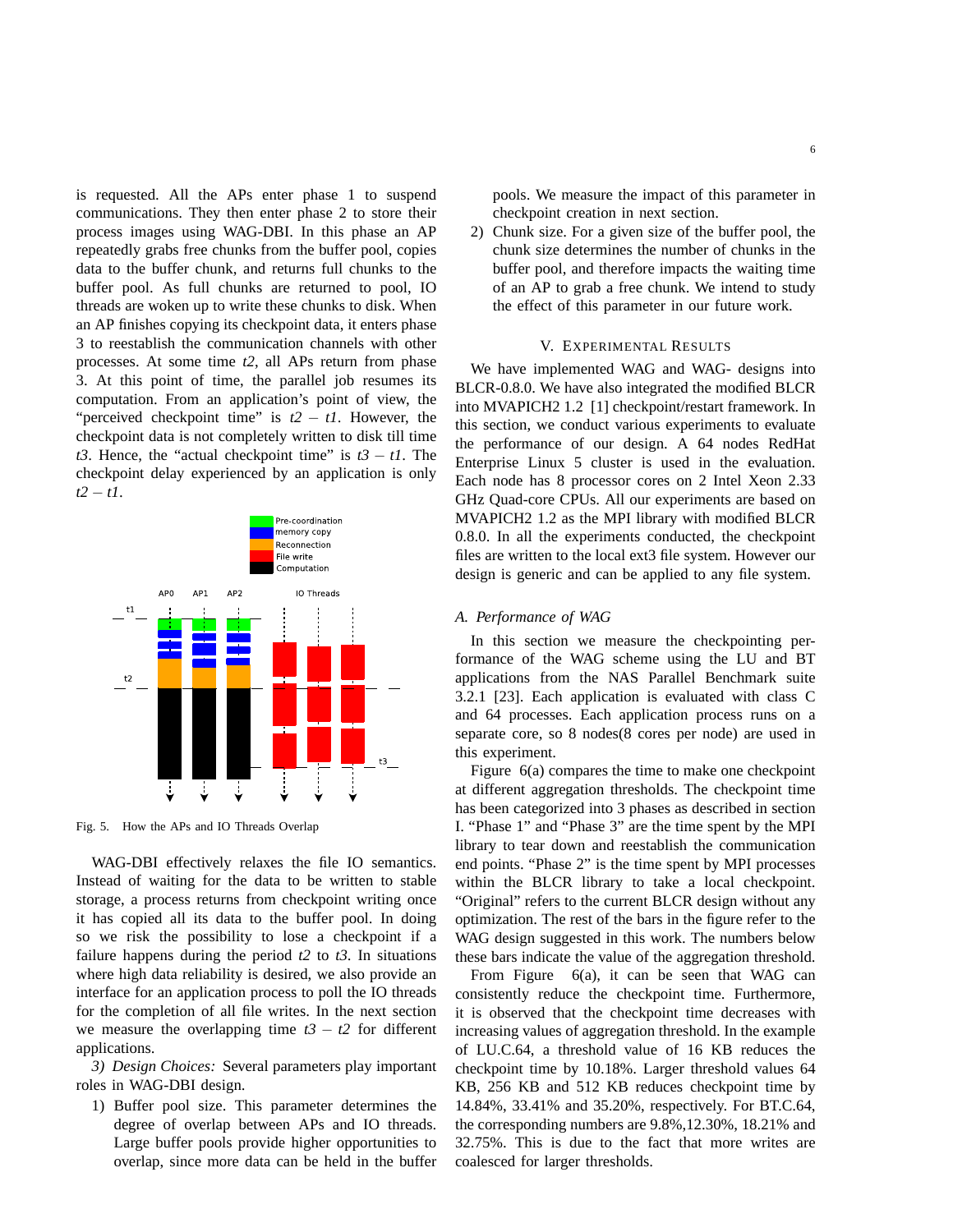We have also measured the overall application execution time, which is depicted in Figure 6(b). "No Checkpoint" represents the application execution time in the absence of checkpoints as the baseline for comparison. The rest of the bars indicate the application execution time with three checkpoints taken at equal intervals. Original BLCR produces an overhead of 13.86% and 20.77% for LU.C.64 and BT.C.64, respectively. WAG can reduce the corresponding overheads to 9.21% and 13.64% at threshold value 512 KB.



Fig. 6. Evaluation of WAG

As the aggregation threshold is increased, the memory required to perform the aggregation also increases as shown in Table II. In this experiment with WAG, we let each process allocate a sufficiently large buffer at the beginning of a checkpoint, and report the actual amount of usage at different aggregation threshold. This simplifies the test, but doesn't affect the characteristics of our study. This table can be related to Figure 2. Figure 2 shows the profiling of an process's virtual memory size distribution, which is a snapshot of a process's memory usage pattern at the moment when a checkpoint is taken. A process's virtual memory usage pattern evolves over time, and Table II captures the total memory usage at certain threshold values after 3 checkpoints have completed. We can find

that different applications require varied amount of memory for a given aggregation threshold, while increasing the threshold value always enlarges memory usage. On a multicore system where a lot of processes run on a same node, a large threshold can quickly exhaust local available memory. This makes using very large thresholds impractical for large parallel applications on multicore systems.

TABLE II MEMORY USAGE PER NODE(IN MB)

|                | 16 KB | 64 KB | 256 KB | 512 KB |
|----------------|-------|-------|--------|--------|
| LU.C.64        | 42.6  | 50.0  | ר סד   | 80     |
| <b>BT.C.64</b> | 33.6  | 44.8  | 81     | 160.5  |

#### *B. Performance of WAG-DBI*

In this section we measure the checkpointing performance of the WAG-DBI scheme using 64 processes class C LU and BT applications from the NAS Parallel Benchmark suite. Since each process runs on a separate processor core, 8 nodes (8 cores per node) are used.

Figure 7(a) shows the breakdown of the time to do one checkpoint. The overhead is categorized into 3 phases as described in section I. Phase 2 is further divided into 3 parts. "Buffer" denotes the time spent by a process to acquire/return buffers. "Memcpy" denotes the time for a process to copy its memory image to the acquired buffers. "Other" denotes the time spent on the rest of the operations in phase 2, such as freezing threads, etc.

The values below each bar indicate the buffer pool sizes. A chunk size of 4 MB is used in each case. From this figure, it can be seen that WAG-DBI significantly reduces the time cost to make a checkpoint. WAG-DBI does a very good job in reducing the time spent in phase 2 to write checkpoint data. Although time spent in phase 1 and phase 3 remains constant, the total checkpoint time drops significantly as phase 2 dominates the overhead of a checkpoint. In the test with BT.C.64, original BLCR incurs an overhead of 11.2 seconds to make a checkpoint (indicated in Figure 1(b)), while WAG-DBI reduces this overhead to only 4.27 seconds when a 64 MB buffer pool is used. This leads to a speedup of 2.62 times. Faster checkpoint creation can be achieved when the buffer pool is enlarged, as can be seen in Figure  $7(a)$ .

Figure 7(b) reports the overall application execution time at different buffer pool sizes. Take BT.C.64 for example. Without any checkpoints the application completes in 169.9 seconds. When 3 checkpoints are taken at equal intervals using original BLCR, the execution time is prolonged to 204.9 seconds, which implies the checkpoint overhead to be 20.77%. When WAG-DBI with 64 MB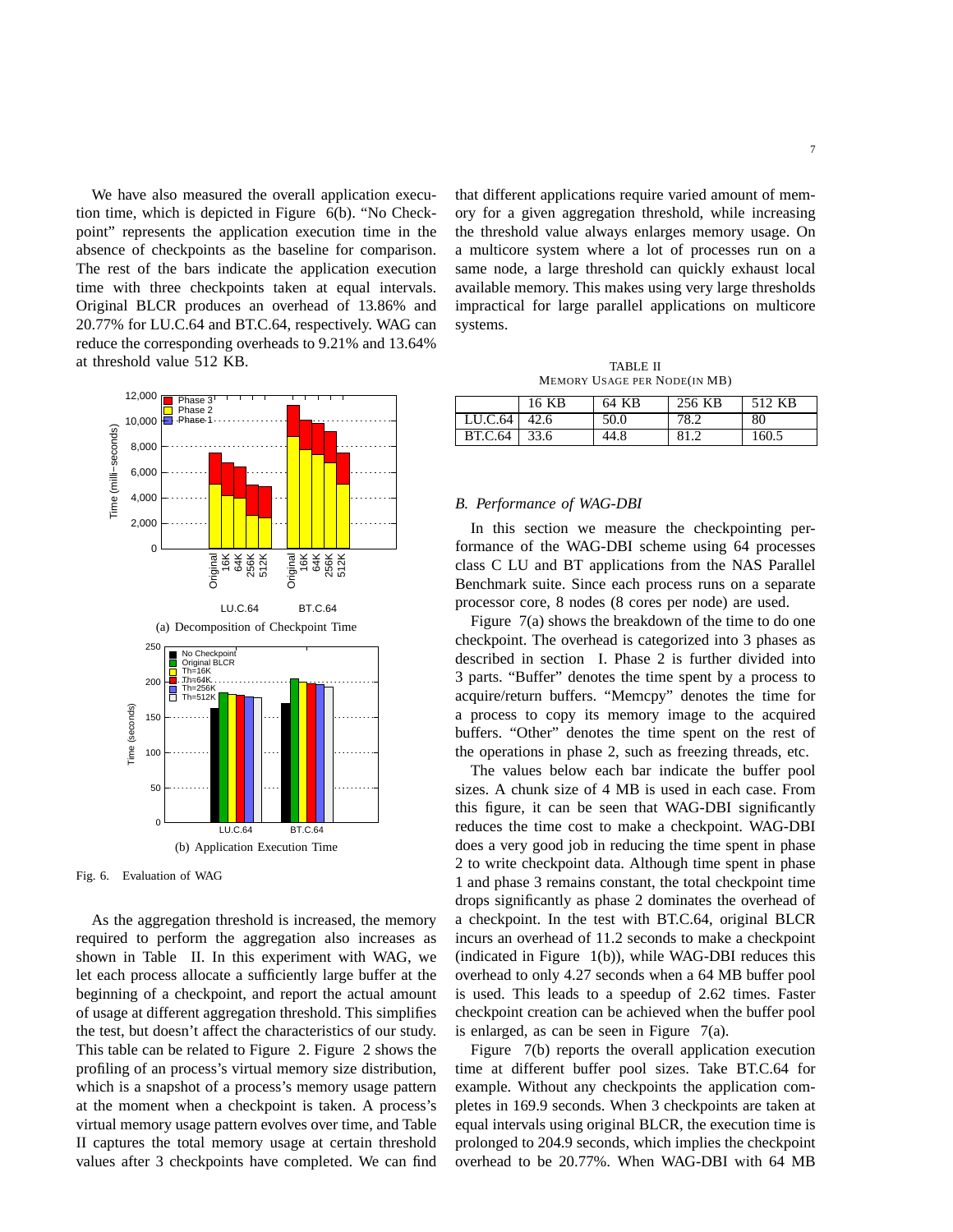buffer pool is used to take 3 checkpoints, the application completes in 181.5 seconds. The overhead is driven down to only 6.86%.

Using large buffer pool can further reduce checkpoint time, but the improvement flattens beyond certain amount of buffer. This is because the IO threads and application processes are totally overlapped at certain buffer pool size. Increasing buffer pool beyond this level isn't able to yield additional benefits. This "critical level" depends on an application's virtual memory usage pattern. We plan to investigate along this direction in future work.



Fig. 7. Evaluation of WAG-DBI

#### *C. Comparing WAG and WAG-DBI*

In this section we compare the performance of WAG and WAG-DBI at similar memory usage. We set the aggregation threshold of WAG to be 256 KB. With this setting, 78.2 MB and 81.2 MB memories are used at each node for one checkpoint by LU.C.64 and BT.C.64 respectively(as indicated in Table II). The buffer pool size is set to be 64 MB for WAG-DBI at each node.

Figure 8(a) shows the breakdown of the time to do one checkpoint. "Original" refers to the current BLCR design without any optimization. The numbers above each bar indicate the speedup achieved by different strategies

compared to original BLCR. For application LU.C.64, WAG can speed up checkpoint creation by 1.5 times at memory usage of 78.2 MB. As a comparison, WAG-DBI yields a speedup of 2.23 times at 64 MB buffer pool. For BT.C.64, WAG can accelerate checkpointing by 1.22 times at memory usage of 81.2 MB, while WAG-DBI accelerates checkpointing by 2.62 times with 64 MB buffer pool.



Fig. 8. Comparing WAG and WAG-DBI

WAG-DBI outperforms WAG in terms of checkpoint creation time with less amount of memory usage. The reason behind is that, WAG forces a process to wait for its large VFS write to complete before handling the next chunk of data, while WAG-DBI allows a process to proceed once it has handed over its checkpoint data to the buffer pool.

Figure 8(b) compares the application execution time with different strategies when 3 checkpoints are taken at equal intervals during the application run. "No Checkpoint" represents the execution time without any checkpoints. The numbers above each bar represent the overhead caused by 3 checkpoints with different checkpoint strategies. We can observe that WAG performs better than original BLCR. We also observe that WAG-DBI consistently outperforms WAG. At BT.C.64, WAG reduces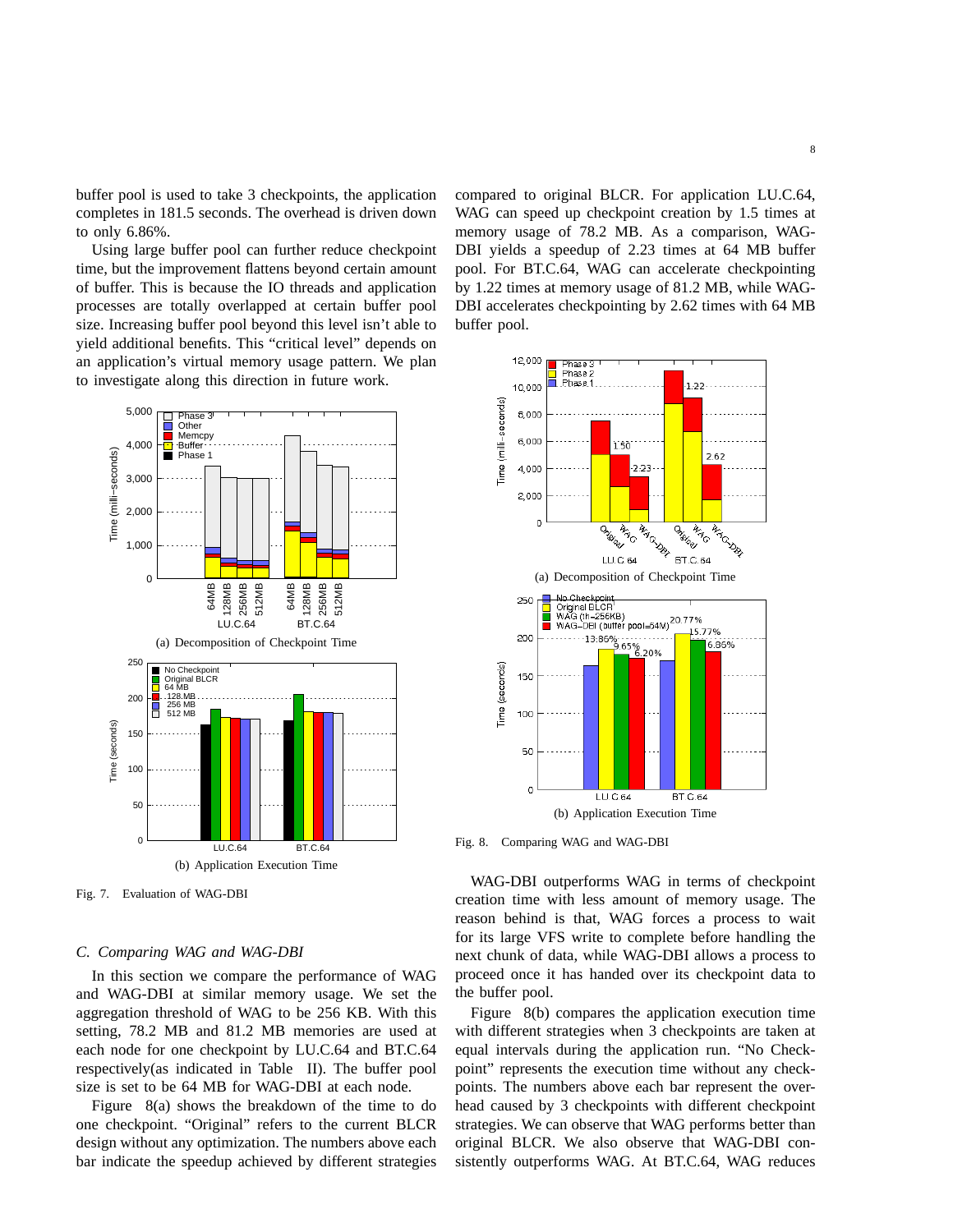the overhead in execution time from 20.77% to 15.77%. WAG-DBI can further drive this overhead down to 6.86%.

# *D. WAG-DBI: Overlapping*

WAG-DBI effectively overlaps IO and computation. In this experiment we measure WAG-DBI's overlapping time between IO threads and application processes at different buffer pool sizes. Figure 5 illustrates how IO threads are overlapped with application by WAG-DBI. After copying checkpoint data to the buffer pool, a checkpoint is regarded as completed at time *t2* when communication end points are reestablished between all processes. But IO threads haven't finished writing checkpoint data to disk files until time *t3*. The period between *t2* and *t3* is overlapping between IO and computation. Figure 9 reports this time at varied buffer pool sizes. The legend "N MB" represents the buffer pool size of N MB. Table I indicates that LU.C.64 generates 184 MB of data per node in one checkpoint, while BT.C.64 generates 320 MB data per node in one checkpoint. Therefore IO threads need longer time to write BT.C.64's checkpoint data to disk files, which leads to a longer overlapping time than LU.C.64. We also find this overlapping time tends to be shorter for a smaller buffer pool size. This is because an application process spends longer time in phase 2 to acquire free buffers at a smaller buffer pool(as can be seen in Figure  $7(a)$ ). IO threads start writing to files at phase 2. A longer phase 2 hides part of IO time. As a result, the remaining IO time after phase 2 becomes shorter leading to a shorter overlapping time.



Fig. 9. IO Threads Overlapping with Application

#### *E. WAG-DBI: Restart*

In WAG-DBI, an IO thread writes each chunk of buffer to a separate file. The file name encodes the process id which generates this data, and the offset of this chunk in original checkpoint file. Reconstructing a checkpoint file only requires concatenating the individual chunk files in

order of their offsets, the cost of which is linearly proportional to the original checkpoint file size. After recovering the checkpoint files, an application can be restarted using BLCR as usual. Table III measures the time cost to rebuild the checkpoint file for one application process. It also reports the time cost to restart an application. Take LU.C.64 for example. It takes 1.59 seconds to rebuild a checkpoint file for one process of LU.C.64. 9.25 seconds are required to restart the application LU.C.64. Cost to rebuild a checkpoint file is 17.19% of the restart cost. However the checkpoint data is read only at restart after a failure. Therefor the cost of rebuilding checkpoint files is largely amortized in the lifespan of an application run.

TABLE III OVERHEAD AT RESTART (SECONDS)

|                | Time to rebuild<br>one checkpoint | Restart time | percentage |
|----------------|-----------------------------------|--------------|------------|
| LU.C.64        | 1.59                              | 9.25         | 17.19      |
| <b>BT.C.64</b> | 3.18                              | 9.52         | 33.40      |

# VI. RELATED WORK

Checkpointing an application and restarting it from the last checkpoint is a widely adopted mechanism for serve fault tolerance. Many works have been done to provide checkpoint/restart facilities for standalone applications [14], [8], [25], [16], [5]. Checkpoint/restart mechanisms have been incorporated into MPI libraries such as LAM/MPI [19], MVAPICH2 C/R [18], MPICH-V [6] and OpenMPI [11].

The overhead of checkpoint/restart on file IO has been studied by [12]. Milo etc. [3] proposes the use of logbased file structures at the server side to serialize all file writing requests for checkpoint. This structure is optimized for a checkpoint writing pattern where multiple processes write to a single file. The server has to be altered to adopt this file structure which makes it infeasible for many existing applications. Stdchk [4] tries to scavenge spare storage resources from all participating nodes to form a dedicated storage space for checkpoint data. Our work differs from it in that we focus on utilizing local residual memory as a buffer pool. [13] proposes a CLL algorithm to reduce checkpoint overhead. It's a user-level optimization, and its buffer management incurs significant overhead to synchronize the copier thread and application thread on every common page access. On the contrary, our work is purely in kernel level, and our algorithms synchronize at chunk level which can largely mitigate buffer management overhead.

Another direction for fault tolerance is to proactively migrate the processes on a failing node to a spare node before the failure actually happens. [22], [21] propose to